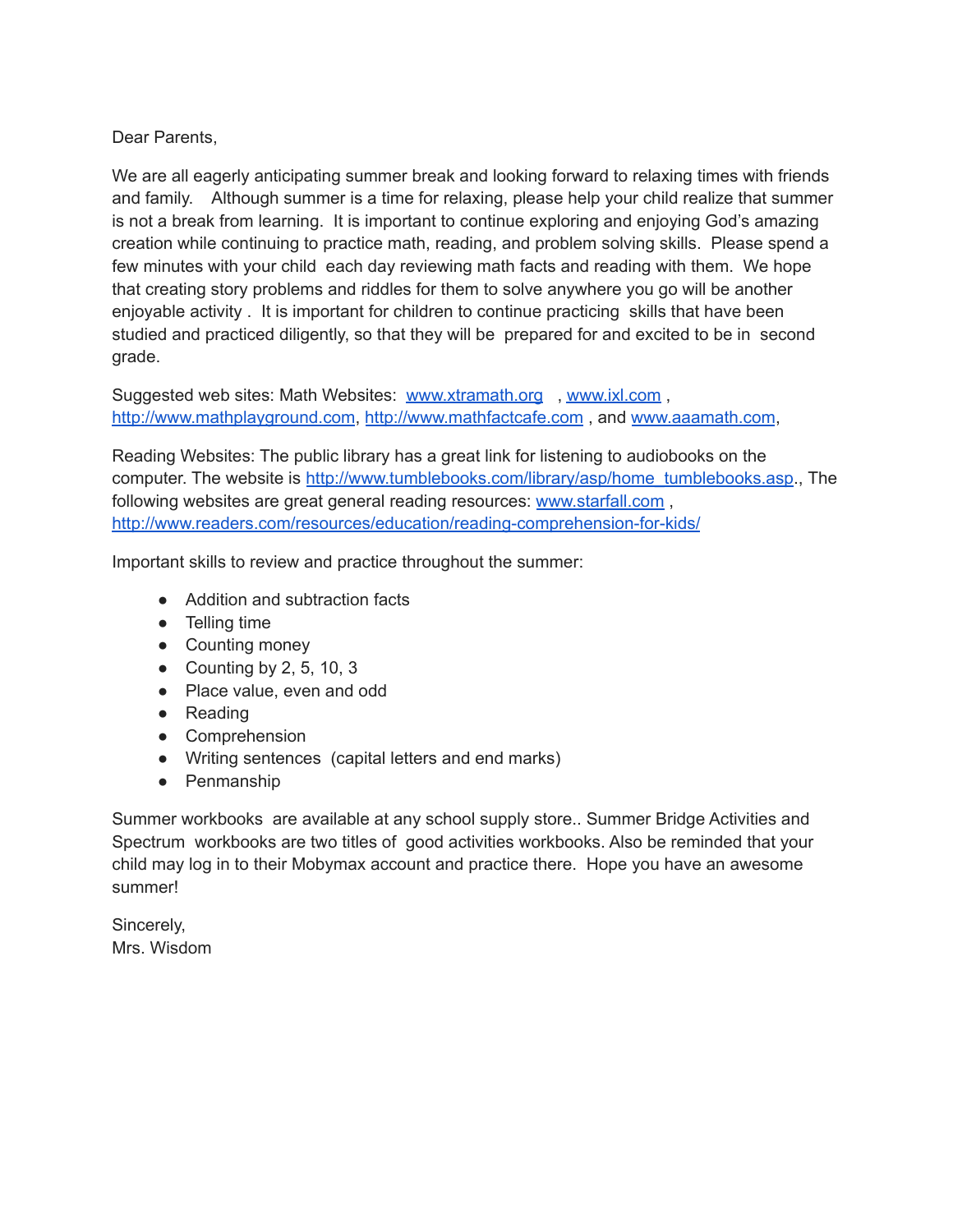## **RUIDING Math Skills** At HOME Here are some simple things that you can do at home to help your child with math. . Play board games as a family! Many of them encourage math development. Yahtzee (basic addition), Connect Four (problem solving), Card Games (basic addition and subtraction and ordering numbers), Candy Land (make your own game cards and use math facts instead of colors), Monopoly (money), and Battleship (coordinate graphs) are just a few to mention. . Talk about the calendar with your child. Look forward to and countdown to special events such as vacations, birthdays, and holidays. Count the weeks and days to an event, and determine which day it will fall on. . Help your child learn to count money by playing store with them. Use real coins and dollar bills. . Use an empty egg carton as a counting tool to practice addition and subtraction skills up to 10. Simply place objects in the slots, and use the empty slots to count up to/from 10. \*Be on the lookout for shapes. Discuss the shapes you see. For a challenge, ask your child how many sides the shape has. (Example: A triangle has three sides. Two triangles would have six sides.). . Help your child develop time skills by incorporating the clock into their schedule. At home, create a bedtime schedule (Example: Brush Teeth at 8:00; Bedtime story at 8:10; Bed at 8:30). Create a poster with the schedule, and hang it in your child's bedroom. Begin with easy times (7:00), and gradually progress to more difficult times (7:30 and 7:45). \*Involve your child in activities at home that use measurement such as picture framing and home improvement projects. . Bake with your child. Have them read recipes and measure ingredients.

. Develop an understanding of fractions when eating or making a pizza by discussing

how many slices there are, and what fraction of the pizza they are eating.

o PIMOTT TUNTOR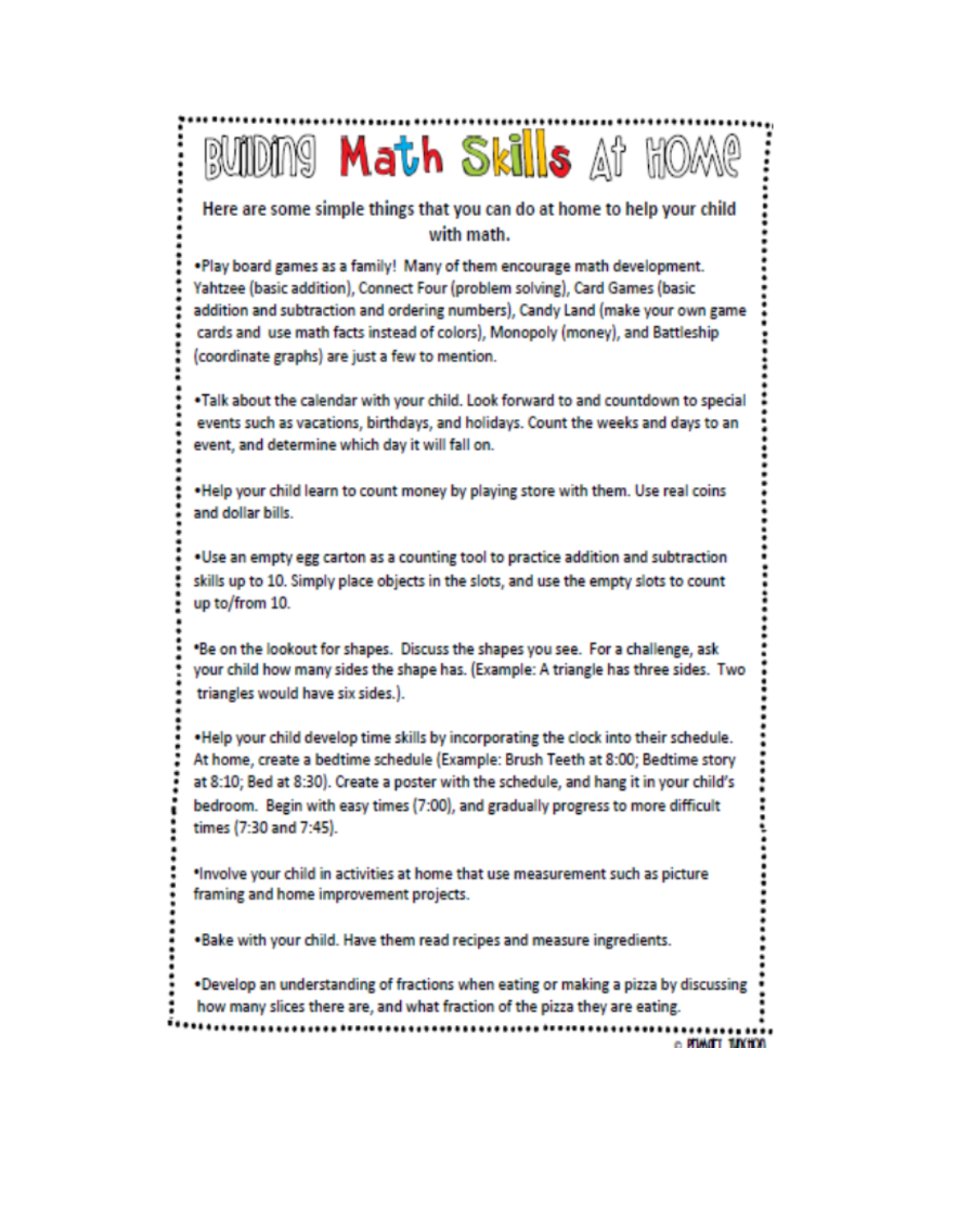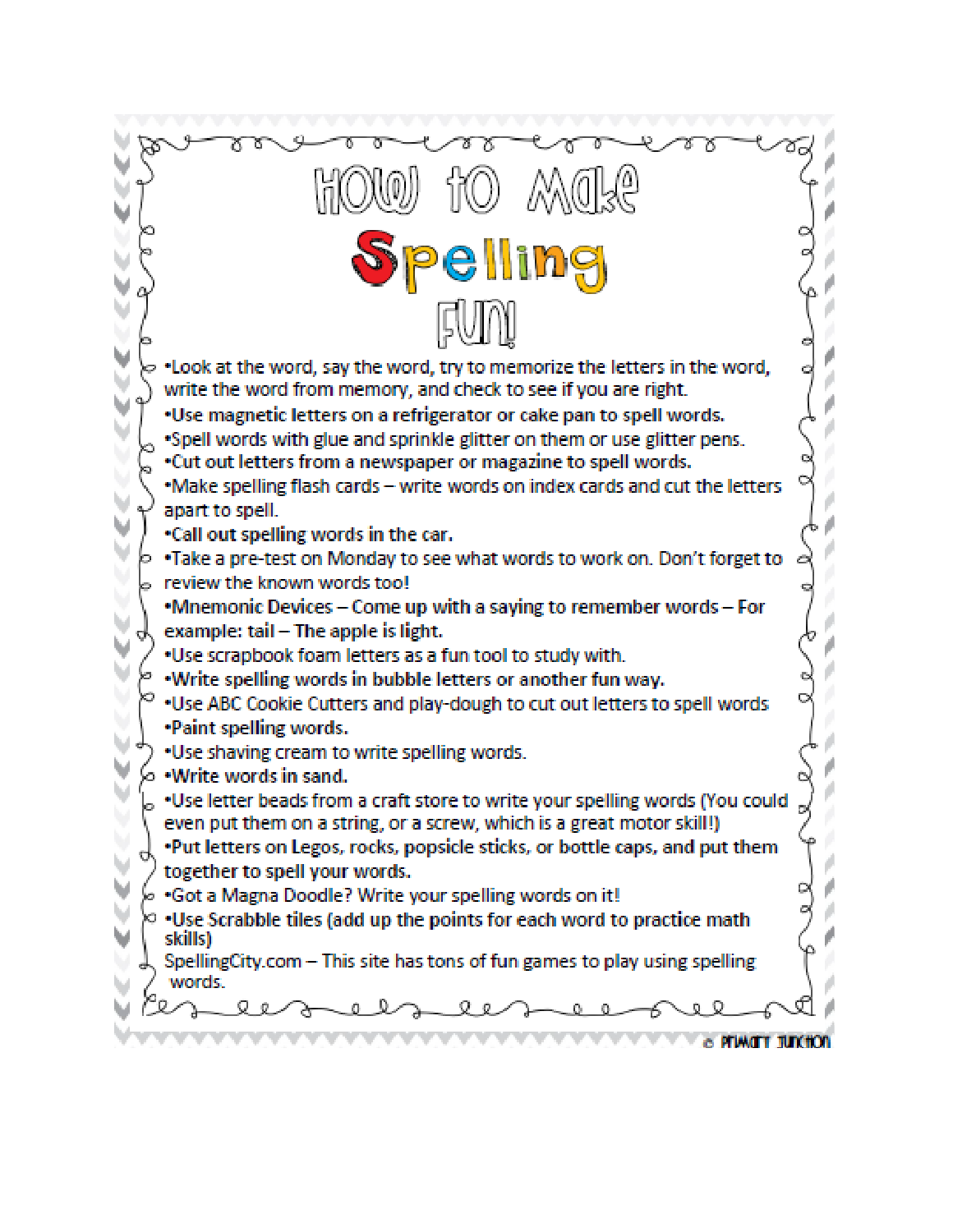